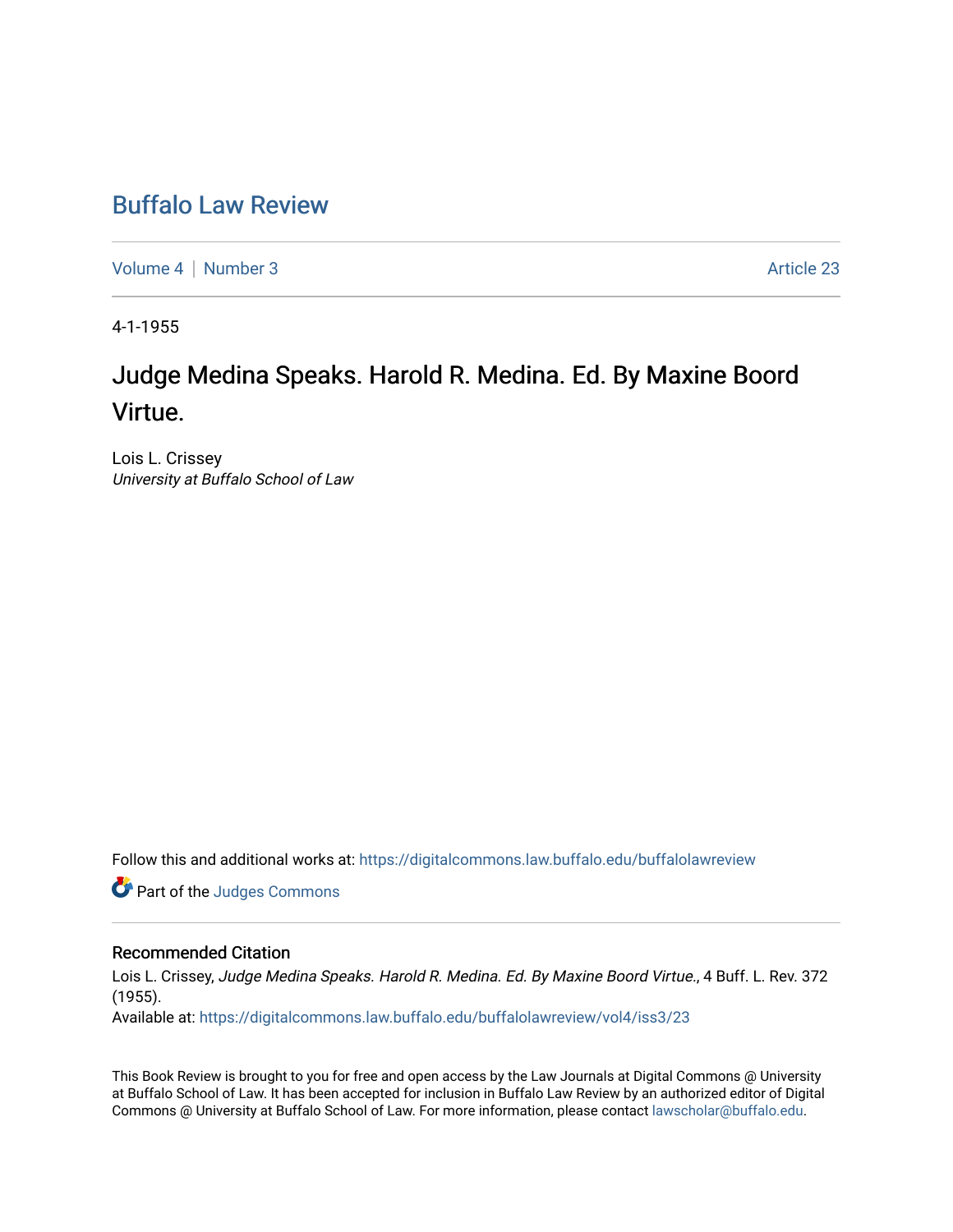#### **JUDGE MEDINA SPEAKS.** Harold R. Medina. **Ed.** by Maxine Boord Virtue. Albany, **N.** Y.: Matthew Bender & Company, Inc. 1954. **Pp.** 319. \$5.00.

Judge Medina speaks, and having spoke, moves on amidst a haze of verbal smoke. This collection of addresses, most of which were made while the author was Chairman of the Section of Judicial Administration of the American Bar Association during 1951-52, portrays the judge as a devoted minister of American democracy. Although his renown is an outgrowth of the Communist trial, it is in the role of exponent of American justice that he perhaps has contributed most to his profession.

There is no doubt of his dedication to the improvement of our judicial processes; this, despite the occasional lapse into flagwaving. The fault in the book lies more in the failure of the written word to convey the atmosphere created by the speaker, a complaint common to most compilations of speeches.

The thoughts expressed by the speaker are not earth-shaking; nor are they original. The American public is aware of the inadequacies of our administration of justice; for example, court calendars should be cleared, judges should be relieved of political pressure, outmoded procedures must be replaced. Judge Medina adds his prestige to current movements to effect the necessary changes.

Another point which the speaker seeks to emphasize is the necessity of making this reform the result of community effort. The public, while aware of the limitations of our court system, must be shown the way to fight for changes. It falls upon the lawyers to have the courage to lead the way. The laity have voiced their dissatisfaction; it is incumbent on the legal profession to guide this community spirit into constructive action.

Medina is a humanist. Not only does he recommend a formal education in the classics as preparation for the Bar, but stresses the continuation of one's growth through reading and re-reading of great works of literature. "The task of the humanist is a never ending quest for true human values and one of the significant trends of our time is the increasing emphasis placed upon the study of the liberal arts."<sup>1</sup> The ultimate goal is the understanding of one's fellow man, so that the ideal of "one hundred **per** cent justice" can be approached.

There is no reason why these things cannot be done on the state level as well as the national . **. .** [O]ne hundred percent

**<sup>1.</sup> P. 163.**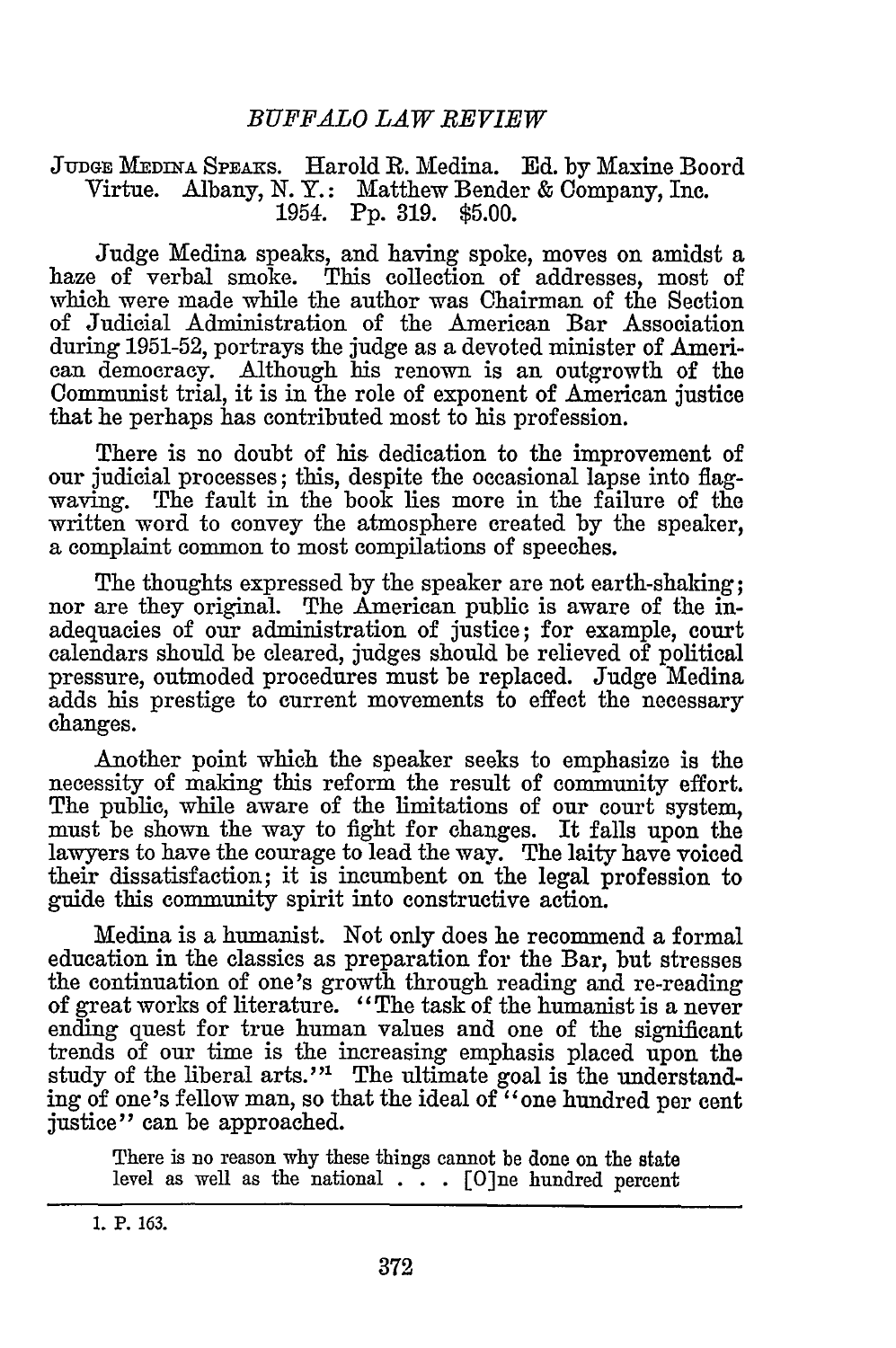### *BOOK REVIEWS*

justice, which is the only sort of justice worth having, can only be obtained by the fullest cooperation between the judges, the lawyers, the law schools and the community at large. It will be a source of infinite satisfaction to me if it should turn out that I have contributed in any way, however small, to the implementing of this cooperation.<sup>2</sup>

Judge Medina is at his best when speaking to young people. In this collection will be found several addresses delivered before high school and college audiences. Here is captured, through well-chosen personal experiences, the character of the author, which tempers idealism with a dash of reality. It is in these speeches that the warmth of his personality and the sincerity of his soul reach out to the reader.

In this reviewer's opinion the speeches show that Judge Medina is an excellent after-dinner speaker, but the collection as presented in this book only becomes significant because of the evangelical fervor with which they are delivered, and because of the stature of the speaker.

*Lois L. Crissey*

Librarian University of Buffalo School of Law